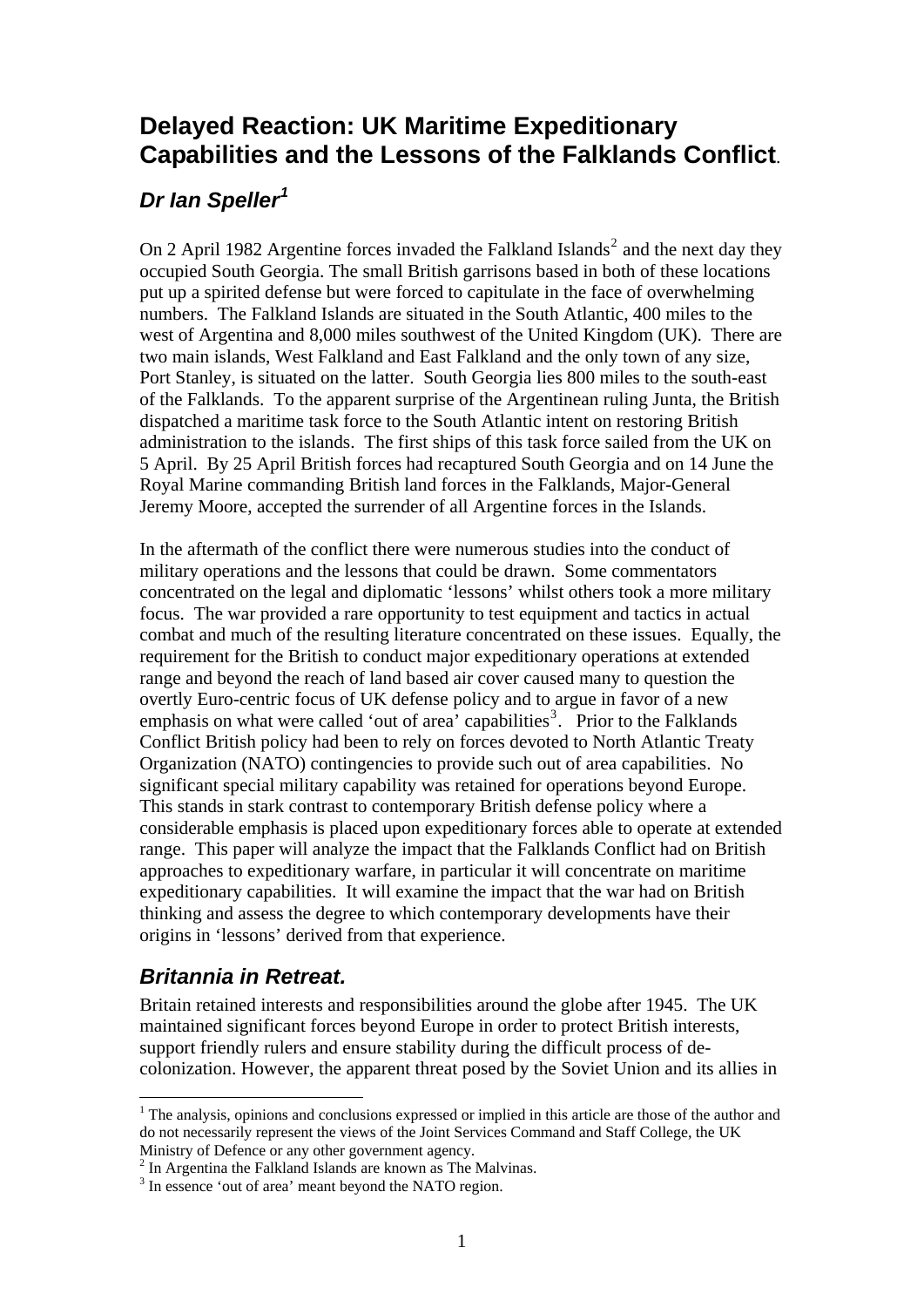Europe was the main focus for British defense policy. In an unprecedented step, Britain retained peacetime conscription after 1945 and in 1954 it agreed to the permanent deployment of four army divisions and a tactical air force in West Germany. The main priority for the Royal Navy was preparation for a third Battle of the Atlantic, this time against Soviet submarines, bombers and surface raiders. Expeditionary capabilities received a very low priority. The costs of this approach were demonstrated in 1956 when the British armed forces were unable to mount a rapid response to the crisis that followed Colonel Nasser's nationalization of the Suez Canal. By the time that the British, with French assistance, were able to launch a combined airborne and amphibious operation to seize the canal, domestic and world opinion had turned decisively against the use of military force. The result was a humiliating political debacle that demonstrated the limits of British power.<sup>[4](#page-1-0)</sup>

The Suez crisis provided added impetus to moves that were already underway to improve Britain's expeditionary capabilities. The defense review conducted by Duncan Sandys in 1957 announced the end of conscription, with a new emphasis on nuclear weapons to maintain the peace in Europe and more mobile and flexible conventional forces to protect British interests overseas.<sup>[5](#page-1-1)</sup> Conventional war-fighting in Europe was now seen as unlikely and thus shorn of its previous role, the Royal Navy embraced the expeditionary role with enthusiasm. In the years that followed they built the case for a major new capability based around a modern amphibious task group supported by large aircraft carriers, cruisers and a range of escorts and replenishment ships. As a result, the aircraft carriers HMS *Bulwark* and HMS *Albion* were converted into helicopter equipped commando carriers (LPH), two new dock landings ships (LPDs) were built to replace the worn-out vessels of the existing Amphibious Warfare Squadron and six new logistic landing ships (LSLs) were ordered.<sup>[6](#page-1-2)</sup> The 'jewel in the crown' of the navy's plans was the construction of a new generation of large aircraft carriers capable of operating a balanced air group of fighter, strike, airborne-early warning and anti-submarine aircraft. In 1963 the government approved the plans to build the first such ship, codenamed CVA-01 and to be called HMS *Queen Elizabeth*. At 53,000 tons it would be the largest and most capable vessel ever built for the Royal Navy. $^7$  $^7$ 

Unfortunately the ship was never built. The navy proposals had aroused intense opposition from the Royal Air Force (RAF) who believed that British interests overseas could be better protected more cheaply through the application of land based airpower.<sup>[8](#page-1-4)</sup> A pressing requirement to find economies in the defense budget forced the new Labour administration to review Britain's defense posture. In a series of reviews between 1966 and 1968 British military commitments beyond Europe were reduced and then largely removed. CVA-01 was cancelled as was the RAF's favored alternative of 50 F-111A strike aircraft. In future British conventional forces would

<span id="page-1-0"></span><sup>4</sup> For a more detailed examination of this period see I Speller, *The Role of Amphibious Warfare in British Defence Policy, 1945-1956, (Basingstoke: Palgrave, 2001).* <sup>5</sup> *Defence: Outline of Future Policy, Cmnd.124 (London, HMSO, 1957)* 

<span id="page-1-2"></span><span id="page-1-1"></span> $\delta$  I Speller, 'The Role of Amphibious Warfare in British Defence Policy, 1945-2000' in G Till (ed.),

<span id="page-1-3"></span>*Seapower at the Millennium*, (Stroud: Sutton Publishing, 2001) pp.88-89.<br><sup>7</sup> UK Public Records Office, Kew [henceforth PRO]: ADM 1/29044. PRO:CAB 128/37, CC (63) 50<sup>th</sup> Conclusions, Cabinet Meeting on 30 July.

<span id="page-1-4"></span><sup>8</sup> PRO: AIR 8/2354.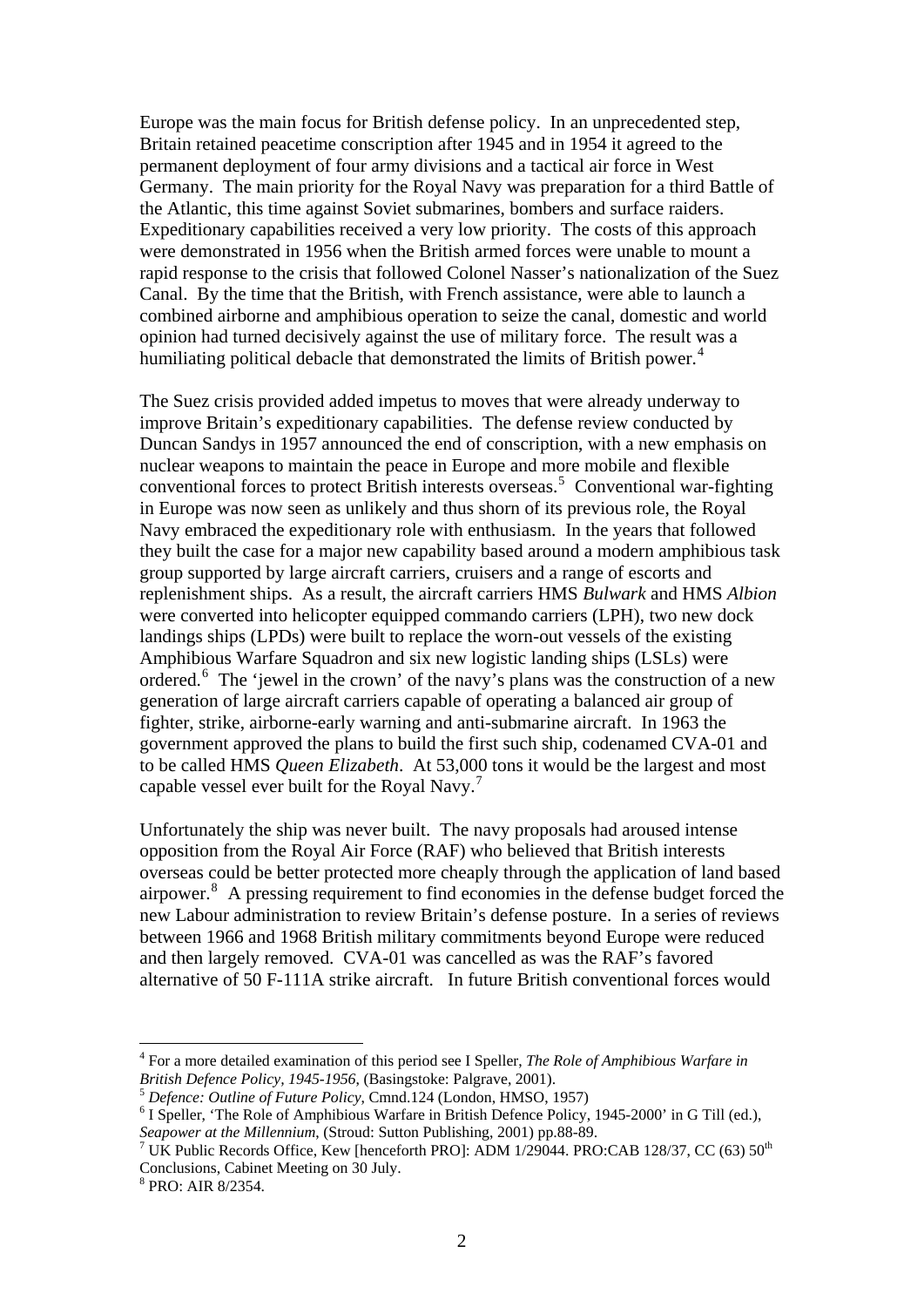be concentrated in the European theatre and would focus on NATO tasks.<sup>[9](#page-2-0)</sup> It is notable that this process coincided with a re-emphasis by NATO on conventional forces in Europe with the introduction of the new concept of Flexible Response.

The reduction in the British military presence beyond Europe was initially to have been offset by the maintenance of a *special capability* for intervention.<sup>[10](#page-2-1)</sup> However, in a new round of cuts in January 1968 the government announced that no such capability would be maintained, only a *general capability* based on forces required for NATO duties was promised.<sup>[11](#page-2-2)</sup> The concentration on NATO tasks was reinforced by yet another defense review in 1975. In future UK defense policy would concentrate on four key areas: maintenance of the independent nuclear deterrent; direct defense of the UK homeland; a major land and air contribution to the European mainland; and, a major maritime commitment in the Eastern Atlantic and the English Channel. Remaining 'out of area' capabilities and commitments beyond NATO were reduced. It was indicative of the tone of this review that replacements for the two LPDs were removed from the Long Term Costings.<sup>[12](#page-2-3)</sup>

This process reached its logical conclusion in the 1981 defense review conducted by the Conservative Minister of Defence, John Nott. Nott sought to control expenditure on defense by seeking the most cost effective means of meeting the existing four defense roles. He ruthlessly cut back expenditure on capabilities that did not meet his strict interpretation of British requirements. The review, published in June 1981 with the title '*The Way Forward*', acknowledged that British defense concerns were not limited by the boundaries of the NATO treaty area. It sought a limited enhancement of out-of-area capabilities based on plans for a '*modest*' stockpile of basic army equipment for contingency deployments and exercises, the designation of an existing headquarters to plan and command such operations and an increase in airlift and parachute assault capabilities. These modest enhancements were more than offset by the serious cuts in maritime expeditionary capabilities envisaged in the review.<sup>[13](#page-2-4)</sup>

Nott appeared unconvinced of the value of a traditional balanced surface fleet with a range of capabilities. He believed that the navy's main task after provision of the national nuclear deterrent, that of anti-submarine warfare in the eastern Atlantic, could be most effectively conducted using nuclear powered submarines (SSNs), land based maritime patrol aircraft and a reduced number of surface escorts. Expeditionary capabilities did not figure prominently in his vision for the future navy. Nott contemplated abolishing the Royal Marines but eventually decided only to scrap the specialist amphibious  $LPDs$ <sup>[14](#page-2-5)</sup>. In addition he announced the intention to sell the old aircraft carrier HMS *Hermes* and the first of three smaller *Invincible* class aircraft carriers. Frigate and destroyer numbers were to be reduced from 65 to 50 with eight of these ships in reserve. The Review anticipated a resumption of the practice of

<span id="page-2-0"></span><sup>9</sup> *Statement on the Defence Estimates 1966. Part 1.The Defence Review*. Cmnd. 2901 (London: HMSO, 1966). *Supplementary Statement on Defence Policy 1967*, Cmnd. 3357 (London: HMSO,

<span id="page-2-3"></span>

<span id="page-2-2"></span><span id="page-2-1"></span><sup>&</sup>lt;sup>10</sup> Supplementary Statement on Defence Policy 1967, Cmnd. 3357 (London: HMSO, 1967)<br><sup>11</sup> Statement on the Defence Estimates 1968, Cmnd. 3540.<br><sup>12</sup> Statement on the Defence Estimates, 1975 CM. 5976 (London: HMSO, 1975)<br><sup>1</sup>

<span id="page-2-5"></span><span id="page-2-4"></span>Smith and M Uttley (eds.), *The Changing Face of Maritime Power*, (Basingstoke: Macmillan, 1999) p.172.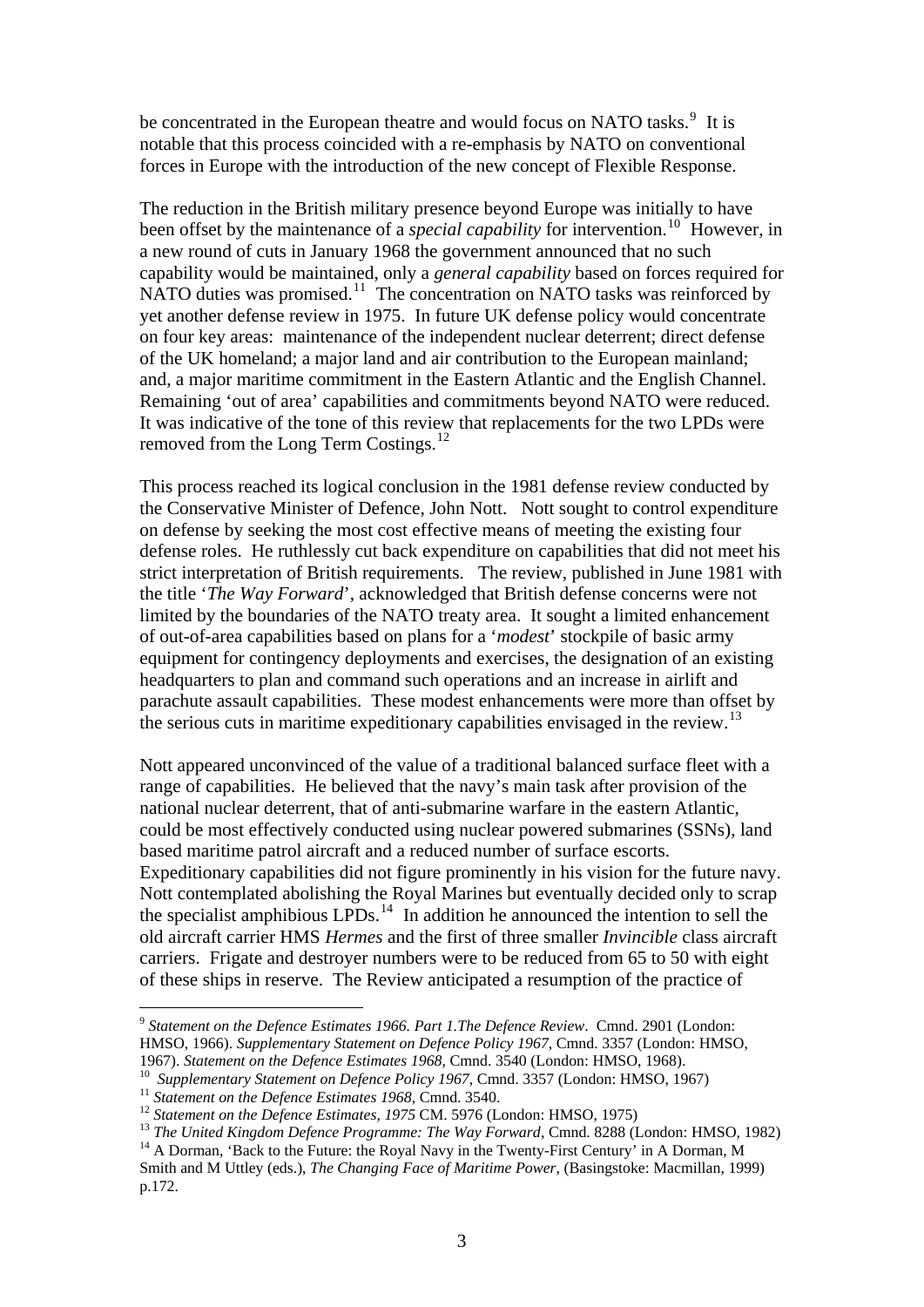sending substantial naval task groups on long detachments for visits and exercises in the South Atlantic, Caribbean, Indian Ocean and Far East. However, such task groups would be used primarily for purposes of naval diplomacy and would not represent a balanced maritime force capable of projecting military power overseas.

In the event, the decision to scrap the LPDs was reversed before the Falklands Conflict and both vessels went on to play a vital part in British operations in the South Atlantic. Nevertheless the cuts proposed by Nott were the cause of serious concern within the Royal Navy. The Navy Minister, Keith Speed, was dismissed for opposing Nott's plans.<sup>[15](#page-3-0)</sup> The Nott Review was a response to and a reflection of an enduring dilemma within British defense policy. As a medium sized power with limited resources it was difficult for Britain to simultaneously meet alliance commitments in Europe and to maintain a military capability to support the country's many remaining interests, responsibilities and commitments beyond. 'The Way Forward' stated that Britain's '*needs, outlook and interests'* gave it a '*special role and a special duty*' beyond the boundaries of the NATO Treaty.[16](#page-3-1) In common with its predecessors the review did not conclude that this special role and special duty would require any special capability. With the exception of the modest enhancements outlined above, wider defense interests would be met by forces devoted primarily to NATO duties. The Falklands Conflict was to test the validity of this approach.

## *The 'Lessons of the Falklands'*

The Falklands Conflict was viewed with great interest by commentators on both sides of the Atlantic. Even before the campaign was over pundits were trying to assess the 'lessons' that could be drawn from it. Within a matter of months the first books seeking to analyze the campaign had been published and they were to be followed by many more in the years that followed.<sup>[17](#page-3-2)</sup> The conflict was interesting for a number of reasons. It provided a rare insight into the performance of numerous weapons systems in actual combat. It also offered a chance to test tactics and techniques and provided a means of assessing the professional competence of the forces involved. The conflict was the first time since 1945 that a major western navy had come under sustained air attack at sea. It was the first time that a nuclear-powered hunter killer submarine conducted a successful attack on enemy surface units. The conflict provided the operational debut for the short take off and vertical landing Harrier and illustrated the strengths and limitations of the UK's new *Invincible* class aircraft carriers. It tested the ability of a modern, medium sized navy to conduct operations at extended range under attack by a relatively sophisticated foe in the arduous conditions of the South Atlantic. The results shed light on the UK government's claim that forces devoted specifically to NATO contingencies in Europe would also be capable of meeting defense needs beyond the NATO area.

<span id="page-3-0"></span><sup>&</sup>lt;u>.</u> 15 E Grove, *Vanguard to Trident*. *British Naval Policy since World War II*, (London: Bodley Head, 1987) pp.346-347.<br><sup>16</sup> The United Kingdom Defence Programme: The Way Forward, Cmnd. 8288.

<span id="page-3-2"></span><span id="page-3-1"></span><sup>&</sup>lt;sup>17</sup> For example see A Preston, *Sea Combat off the Falklands*, (London: Collins Williams Books, 1982). A Coll and A Arend (eds.), *The Falklands War. Lessons for Strategy, Diplomacy and International Law*, (Boston: Allen and Unwin, 1985). B Watson and P Dunn (eds.), *Military Lessons of the Falkland Islands War*, (Boulder: Westview Press, 1984). A Cordesman and A Wagner, *The Lessons of Modern War. Volume III. The Afghan and Falklands Conflicts*, (Boulder: Westview Press, 1990)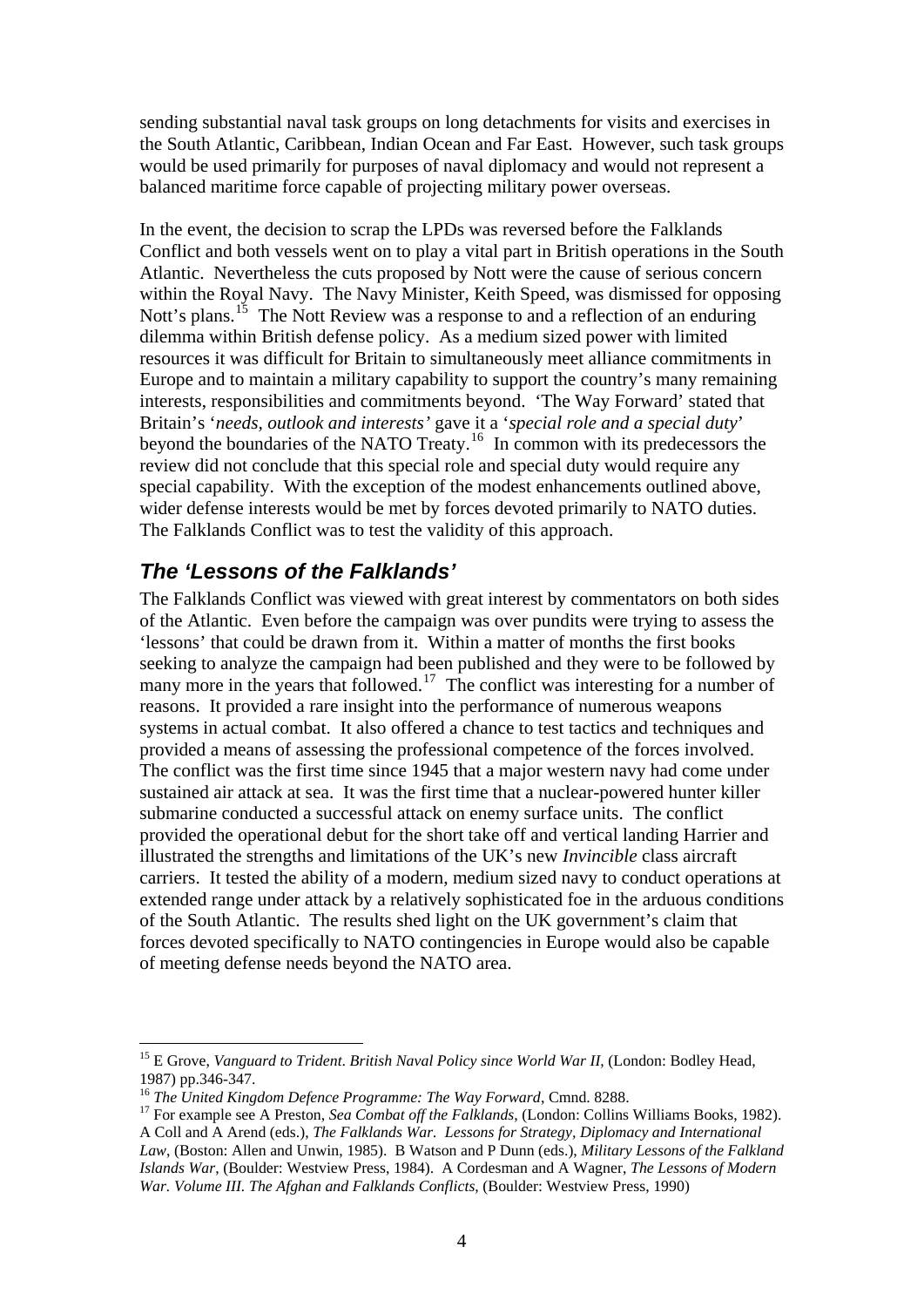The conflict was essentially maritime in nature. British victory depended on the Royal Navy gaining sufficient sea control to put ashore a landing force and to support it in the subsequent land campaign. The threat that the Argentine surface fleet posed to British operations was neutralized early in the conflict. The sinking of the ancient cruiser *General Belgrano* by the SSN HMS *Conqueror* on 2 May demonstrated a potent threat to which the Argentine surface fleet had no answer. As a result they did not venture beyond their own coastal waters for the remainder of the conflict. Argentine diesel/electric submarines were barely more successful. In April 1982 Argentina had three seaworthy boats, including two modern German-built Type-209s.[18](#page-4-0) Unfortunately their torpedo armament was unreliable and there were no successful attacks on enemy shipping. One Argentine submarine, the *Santa Fe*, was disabled on the surface by British helicopters. Nevertheless, the British placed a great emphasis on anti-submarine warfare and the effort expended chasing false contacts demonstrated their concern in this field.<sup>[19](#page-4-1)</sup> Sea mines, a weapon with great potential given the lack of mine countermeasures vessels within the UK task force, were not deployed in any numbers except in the immediate vicinity of Port Stanley.<sup>[20](#page-4-2)</sup>

The greatest challenge to British sea control came from the aircraft of the Argentine air force and navy.[21](#page-4-3) Ever since the sinking of the Israeli destroyer *Eilat* by Egyptian attack craft armed with anti-ship missiles in 1967 the threat of sea-skimming missiles to surface warships had preoccupied naval planners. Argentina possessed a small number of French built Exocet anti-ship missiles capable of being launched by air. The threat that they posed was one of the most pressing concerns for the British.<sup>[22](#page-4-4)</sup> In the event, one destroyer was sunk and another damaged by Exocet missiles, in the latter case by a land-based missile fired from a mobile launcher on East Falkland. In addition to this the merchant ship *Atlantic Conveyor* was also sunk, carrying with it most of the landing force's heavy lift helicopters. Three more warships and a Royal Fleet Auxiliary (RFA) were sunk by conventional bombs dropped at low level by the Argentine air force and eight warships and two RFAs suffered varying degrees of damage, although most remained operational.<sup>[23](#page-4-5)</sup>

Despite these seemingly heavy losses the Argentine air force and navy failed in their attempts at sea denial. Neither of the two critical aircraft carriers were successfully attacked and the vulnerable amphibious and transport shipping unloading men and equipment in San Carlos Water remained unharmed. The loss of frigates and destroyers, while tragic in human terms, was certainly not without historical precedent. The escorts fulfilled their primary role and protected the critical assets of the task force, although the loss of *Atlantic Conveyor* demonstrated the dangers of concentrating important material in a single vulnerable ship. In many respects the British were lucky. The Argentine air force conducted their attacks with extraordinary bravery but were operating at the limits of their range, in a role for which

<sup>18</sup> D Brown, *The Royal Navy and the Falklands War*, (London: Arrow Books, 1989) p.113

<span id="page-4-1"></span><span id="page-4-0"></span><sup>19</sup> For example, see S Woodward, *One Hundred Days. The Memoirs of the Falklands Battle Group Commander,* (London: Harper Collins, 1992) p.142. Brown, *The Royal Navy and the Falklands War*, p.90 and pp 156-7.<br> $^{20}$  S Woodward, *One Hundred Days*. pp 201-203.

<span id="page-4-3"></span><span id="page-4-2"></span><sup>&</sup>lt;sup>21</sup> The Argentine aircraft carrier  $25$  de Mayo flew off its complement of eight A-4Q Skyhawks on 5 May. Thereafter they operated from shore bases alongside the Navy's Exocet capable Super Etendards.<br><sup>22</sup> Woodward. *One Hundred Days*, pp.223-224 + p.301.

<span id="page-4-5"></span><span id="page-4-4"></span><sup>&</sup>lt;sup>23</sup> The Falklands Campaign: The Lessons, Cmnd. 8758 (London: HMSO, 1982) p.18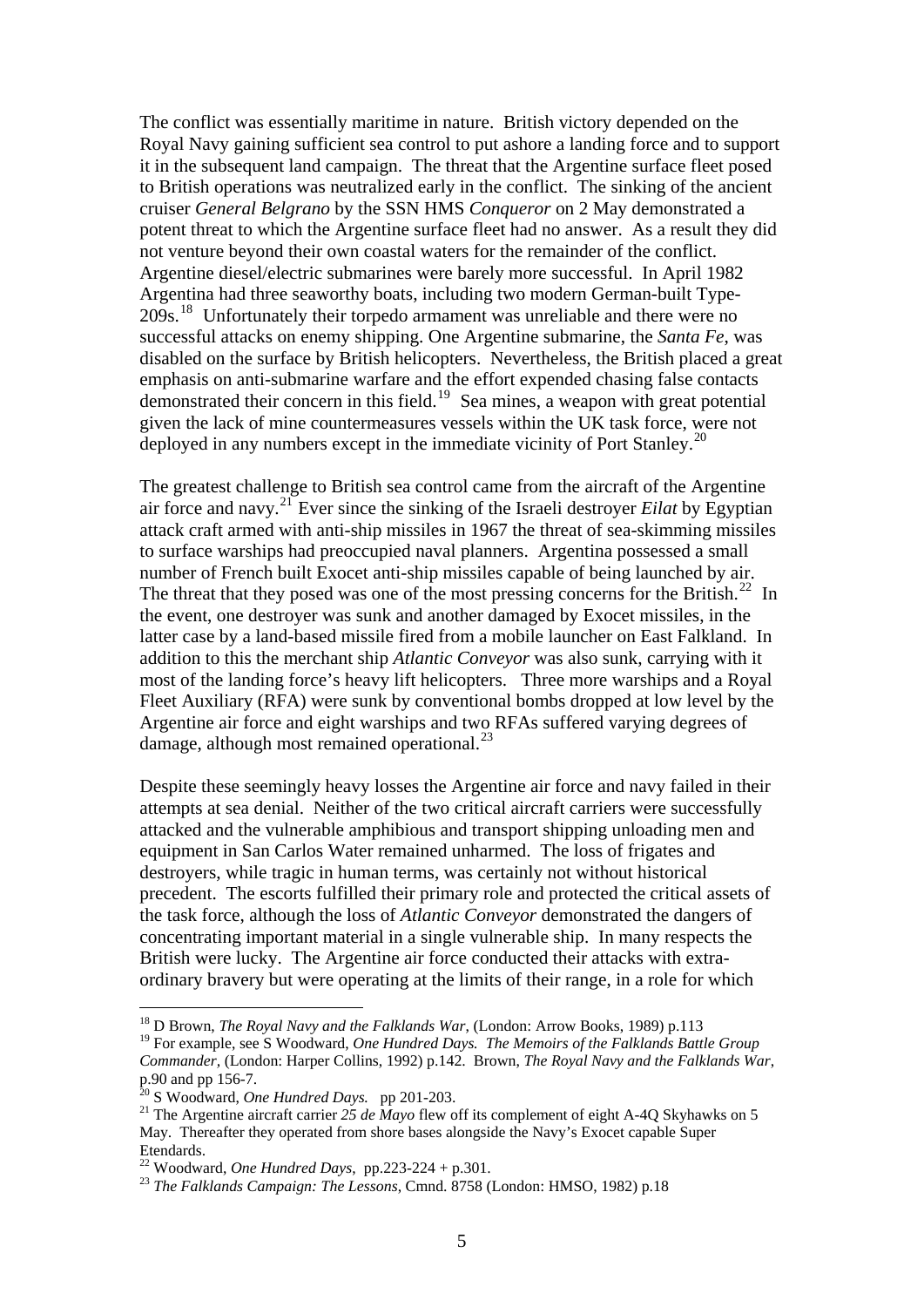they had little training or experience. Even so, the margin between success and failure was very narrow. Had all of the bombs that hit Royal Navy ships actually detonated then British losses would have been much heavier. $^{24}$  $^{24}$  $^{24}$ 

The British air defense effort was undermined by a variety of factors. In common with their opponents, this was a role for which the Royal Navy was relatively illequipped. The absence of airborne early warning (AEW), the limited range, speed and numbers of fighter aircraft embarked and the indifferent performance of defensive missile systems designed to operate against high level Soviet bombers in the eastern Atlantic increased the vulnerability of surface ships to air attack. The presence of a large, conventional aircraft carrier equipped with fixed wing AEW aircraft and long range, supersonic fighters would have transformed this situation. Unfortunately the last British carrier that met this criteria, HMS *Ark Royal,* had been decommissioned in 1978. US commentators were not slow to note the dangers in operating beyond the range of land based air defense without the range of capabilities offered by a large aircraft carrier.<sup>[25](#page-5-1)</sup>

Despite the age of the key landing ships, and a reliance on merchant vessels for additional lift, the British were able to land No. 3 Commando Brigade at a time and place of their own choice and supported it, reinforced by the  $5<sup>th</sup>$  Infantry Brigade, throughout the subsequent land campaign. The landing at San Carlos illustrated the fact that an ability to assault a directly defended beach is not always required when alternative landing sites are available. Once ashore the landing force faced a range of challenges, exacerbated by the inclement weather and arduous terrain. The lack of an LPH reduced the helicopter lift and thus the tactical mobility of the landing force, a problem exacerbated by the sinking of the *Atlantic Conveyor* . Fortunately, if anything, Argentine ground forces possessed even less tactical mobility. The difficulty of supplying ground forces, particularly the provision of ammunition for the brigade's light artillery batteries, illustrated the logistic problems inherent in any amphibious operation.[26](#page-5-2)

### *The Official Response*

The initial UK government interpretation of the 'lessons' of the conflict was published in December 1982 in the government White Paper '*The Falklands Campaign: The Lessons*'.[27](#page-5-3) The paper placed a particular emphasis on the performance of key weapon systems, noting areas where improvements were required. In a sign of things to come, the paper acknowledged the vital importance of satellite communications in operations conducted at great distance from the UK and announced plans to acquire a new British military satellite and to provide a satellite terminal in all major warships.

The paper paid tribute to the training, motivation and professionalism of the British forces engaged and stressed that the specialist training of the Royal Marine

<span id="page-5-0"></span><sup>&</sup>lt;sup>24</sup> Grove, Vanguard to Trident, pp. 363-371.

<span id="page-5-1"></span><sup>&</sup>lt;sup>25</sup> Admiral H Train, 'An Analysis of the Falkland/Malvinas Islands Campaign' in *Naval War College Review*, Winter 1988. p.40.<br><sup>26</sup> For a detailed account of the land campaign see J Thompson, *No Picnic. 3 Commando Brigade in the* 

<span id="page-5-2"></span>*South Atlantic: 1982*, (London: Leo Cooper, 1992) 27 *The Falklands Campaign: The Lessons*, Cmnd. 8758.

<span id="page-5-3"></span>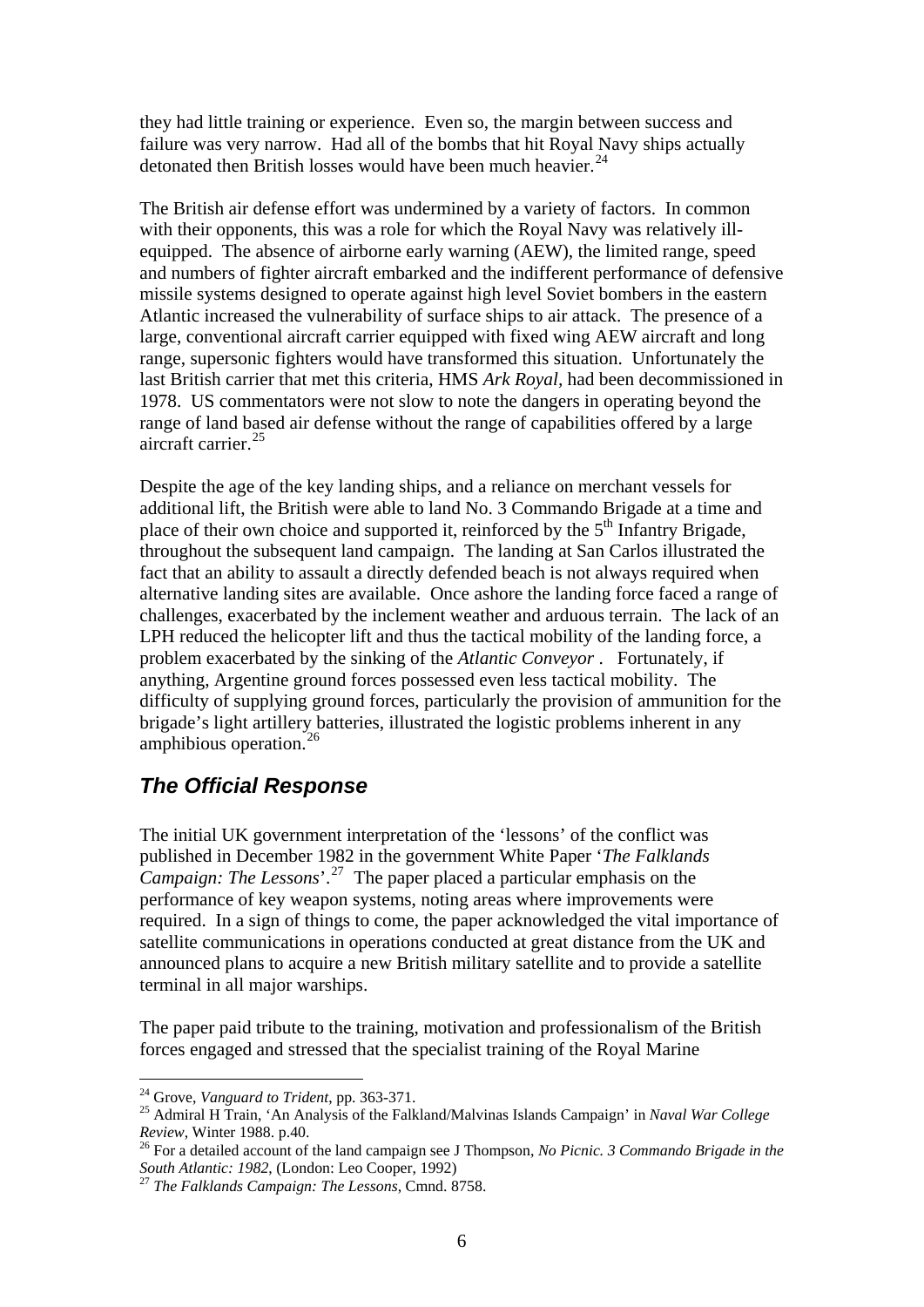Commandos in the landing force was '*a particularly significant asset'.* In a similar vein it noted that the experience gained from peacetime amphibious training conducted by the Royal Navy and the Royal Marines in support of their role reinforcing NATO's northern flank had proven vital. Typically, the report used its concluding remarks about amphibious forces to reaffirm their NATO role rather than to emphasize any future role in out of area operations. Likewise, the inability of RAF Vulcan bombers to close Port Stanley airfield using 1,000-pound dumb bombs was used to demonstrate the need for the new JP 233 advanced airfield attack weapon intended primarily for use against the Warsaw Pact.

In the maritime environment the paper noted the important sea denial role played by Royal Navy SSNs and also the challenges posed by enemy diesel/electric submarines operating in shallow water. It reported on investigations into the survivability of warships and refuted the suggestion that the use of aluminum in their construction had contributed to the loss of any vessels. It did, however, promise additional means to improve the damage control capabilities of warships. The two aircraft carriers, HMS *Hermes* and HMS *Invincible,* were described as being effective and flexible command and control ships that also provided a good platform for air defense. However, the paper acknowledged that the lack of organic AEW was a '*severe handicap*' against Argentine low-level air attacks. This problem would be remedied in part by the deployment in the carriers of Sea King helicopters equipped with Searchwater radars. This, in conjunction with steps to give the Sea Harriers greater range and payload capacity through the addition of larger drop tanks and additional weapons points, was deemed to represent a '*major improvement in our carrier borne air defence capability*'.

The critical battle of the Falklands Campaign was waged between the ships and aircraft of the Royal Navy and the aircraft of the Argentine air force and navy. Quoting eight 'kills', the paper affirmed the value of the medium range Sea Dart missile. It neglected to mention the system's problems dealing with low flying aircraft or the fact that it was liable to be swamped by the arrival of large numbers of aircraft as it could not track and engage multiple targets. The utility of the Sea Wolf point defense system was also noted and the speed with which its software was adapted to deal with low flying aircraft in addition to the missiles that it was designed to counter was cited as a particular success. Nevertheless, the need for additional point defense systems was acknowledge and the paper noted that as an interim measure the US Vulcan-Phalanx gun system had been fitted to the carriers HMS *Illustrious* and HMS *Invincible*.

One area where the specific requirements of 'out of area' operations was noted was in the field of logistic support where it was recognized that a special stockpile would need to be created to cater for such contingencies. The value of long-range air transport and the need for a robust air-to-air refueling (AAR) capability was stressed. In a similar vein the vital role played by merchant ships taken up from trade (STUFT) in supplementing Royal Navy and Royal Fleet Auxiliary shipping was noted, as was the sterling work of the dockyards, civilian ports and UK industry in general in preparing the task force as a whole for operations in the South Atlantic.

The paper announced a number of programs designed to meet equipment shortfalls and to enhance capabilities where required. Some of these, such as additions to  $5<sup>th</sup>$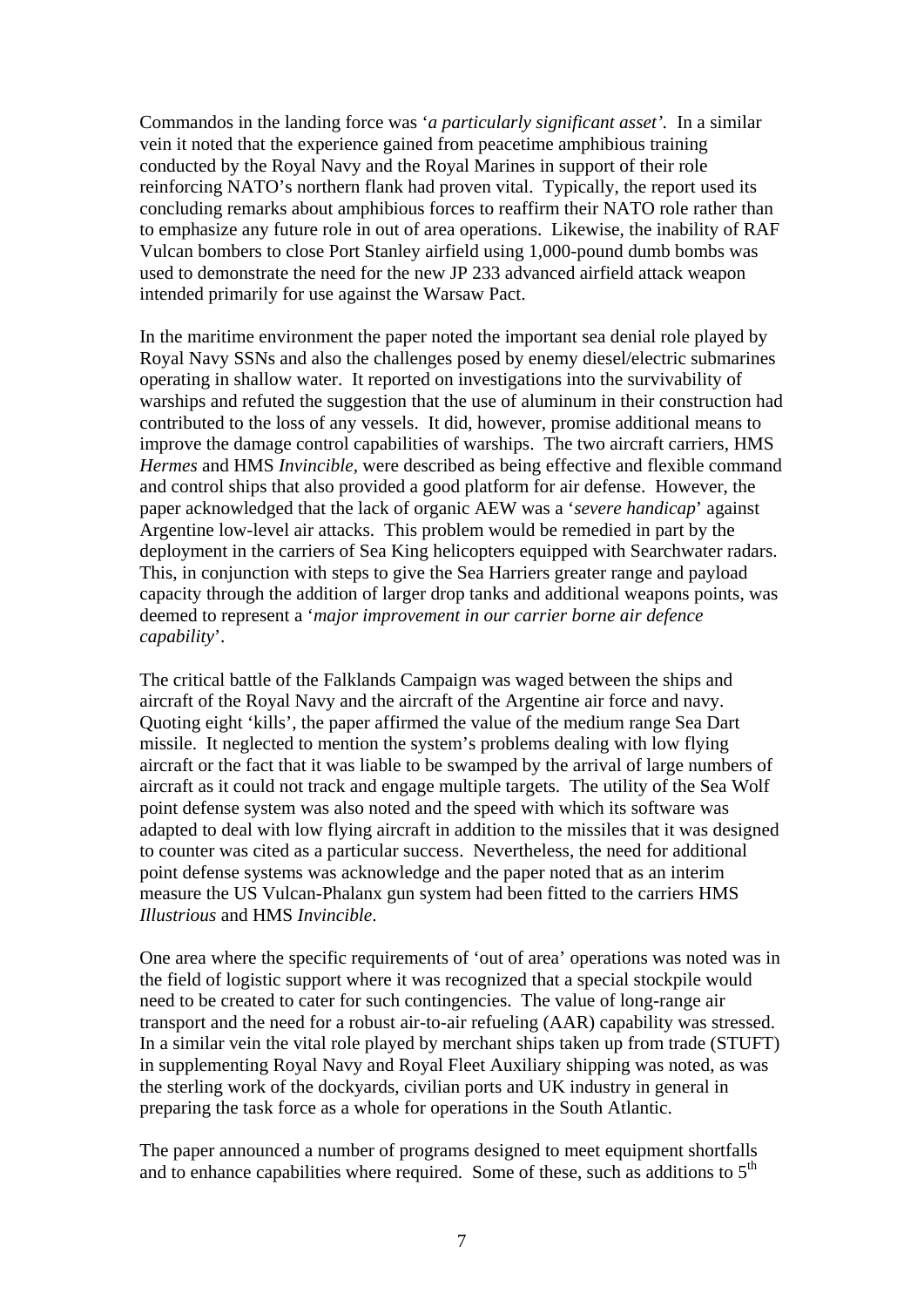Infantry Brigade to improve its parachute capabilities or the designation of a two-star headquarters to command forces committed to out of area operations, had been announced prior to the conflict. New measures included the purchase of wide bodied tankers for AAR, additional Phantom F4-J fighters to replace aircraft sent to Port Stanley, additional Sea Harriers and Chinook medium lift helicopters and new point defense gun systems for the aircraft carriers, the LPDs and all of the navy's Type 42 air defense destroyers. Most significantly, the government reversed its decision to sell HMS *Invincible* to Australia and announced its intention to maintain a fleet of three *Invincible* class carriers in order that two should be available for deployment at short notice. The government also announced that front-line frigate and destroyer numbers would be maintained at '*about 55'* compared to the 42 envisaged before the conflict. Equipment and vessels lost during the conflict would be replaced by new construction and, significantly, the cost of the war would not come from the Ministry of Defence budget but rather would be paid from the government's contingency fund.

The White Paper reaffirmed that government policy was for operations outside the NATO area to be undertaken by forces whose primary role was in support of the alliance. It went on to claim that the campaign showed that many elements of the armed forces had the basic characteristics of flexibility and mobility which made them well suited to respond to challenges beyond Europe. Capabilities were to be enhanced by the measures noted above but there would be no major change in the focus of defense policy.

The claim that the Falklands campaign demonstrated that forces devoted to NATO tasks could also meet out of area contingencies appears rather sanguine. In reality British victory was only possible because of the availability of several old platforms originally designed for operations beyond the NATO region and whose long-term future was open to some doubt. The old aircraft carrier HMS Hermes made a vital contribution to air operations. It was larger than the newer Invincible class and carried twice as many Harriers. The British were fortunate that this old ship, launched in 1953, was still available and had not yet been replaced by its diminutive successor.<sup>[28](#page-7-0)</sup> The amphibious landings would not have been possible without the specialist amphibious shipping built in the 1960s and already showing signs of age. Even modern general-purpose ships like frigates and destroyers were less well suited to supporting expeditionary operations than older vessels. The modern Type 42 destroyer and Type 21 frigate each had only one 4.5-inch gun, compared to two in the older County class destroyers and Type 12 frigates. The Type 42 and Type 21 were equipped with a more modern gun but the danger of relying on a single barrel for prolonged fire support became apparent when the frigate HMS *Arrow* (Type 21) designated to support the advance of 2 PARA on Goose Green developed a fault with its gun which stopped it firing.[29](#page-7-1) This problem was exacerbated as the gun armament in the Batch II and III *Leander* class frigates and the new Type 22 frigate had been removed entirely in order to make space for Exocet missile launchers. Clearly the ability to provide gunfire support for troops ashore had not figured prominently in their specifications. British forces demonstrated admirable mobility and flexibility

<span id="page-7-0"></span><sup>28</sup> At full load HMS *Hermes* displaced 28,700 tons compared to HMS *Invincible* which displaced 19,500 tons. For the Falklands Campaign *Hermes* embarked 15 Sea Harriers, 6 RAF GR3 Harriers and 9 helicopters while *Invincible* embarked 10 Sea Harriers and 10 helicopters. Brown, *The Royal Navy and the Falklands War*, p. 358.

<span id="page-7-1"></span><sup>29</sup> Thompson, *No Picnic*, p.76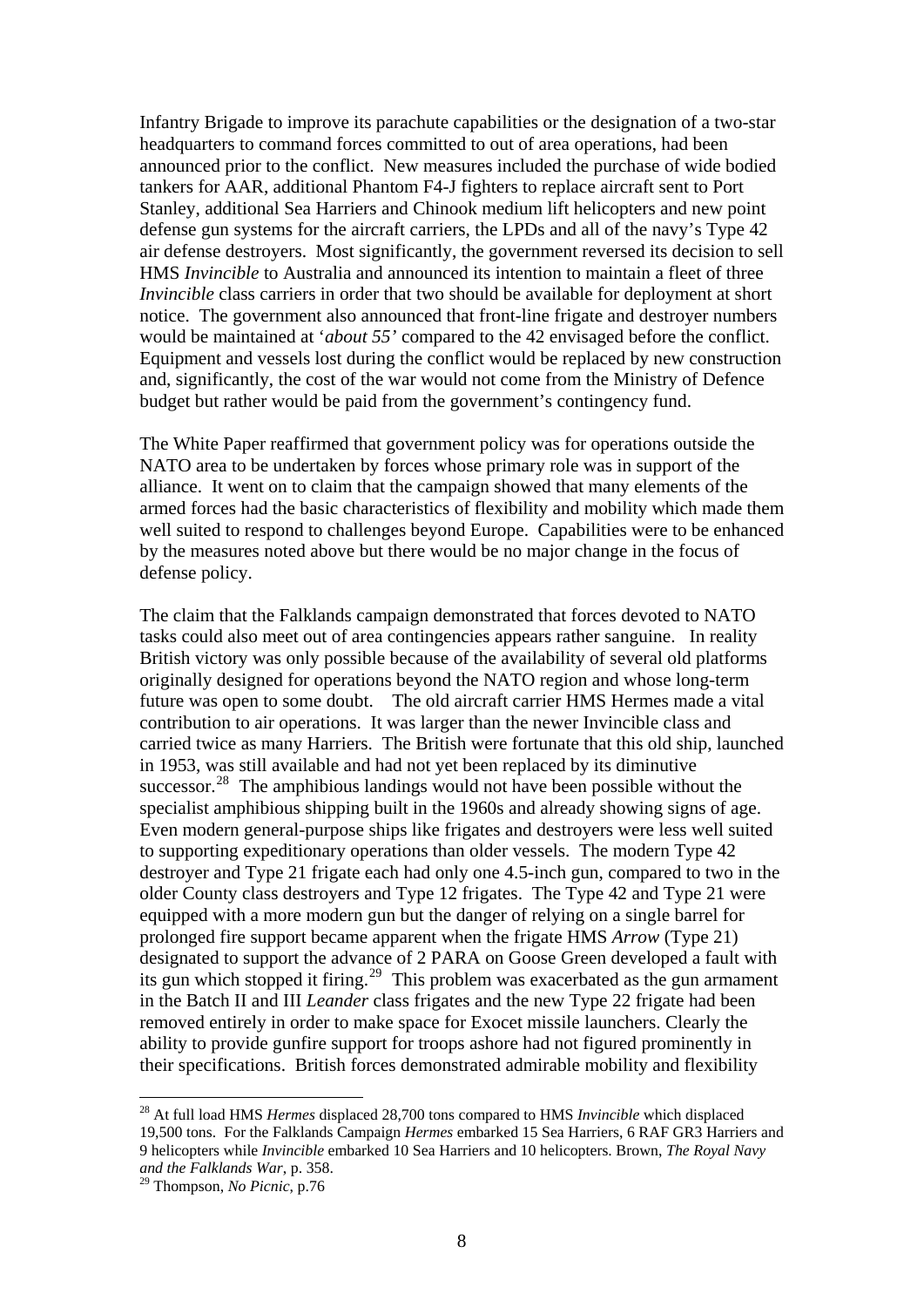during the Falklands Conflict. Whether they would have done so without the ageing legacy of a previous capability is doubtful.

#### *Implementing the Lessons.*

One of the most striking features of the Falklands Conflict is just how little impact it had on the general direction of British defense policy. Despite the changes noted above, *The Lessons of the Falklands Campaign* explicitly stated that the defense policy adopted in the 1981 review was extant.<sup>[30](#page-8-0)</sup> The four key roles adopted in 1975 remained unchanged. Unlike Suez in 1956, where failure reinforced the need for change, victory in the Falklands appeared to confirm the government's claim that remaining out of area commitments could be met by forces devoted primarily to NATO duties. All that was required were a limited number of force enhancements, some of which had been anticipated prior to the war.

The main focus for defense policy remained the strategic nuclear deterrent, home defense, a major land and air contribution to the defense of the European mainland and a maritime capability in the Eastern Atlantic and Channel. A typical explanation of British policy was provided in the 1985 Statement on the Defence Estimates, which made it clear that:

> NATO commitments will remain our overriding priority; and our ability to act outside the NATO area will be based on ensuring that selected units whose primary roles are within the Alliance can also deploy rapidly at long range in a  $\text{crisis.}^{31}$  $\text{crisis.}^{31}$  $\text{crisis.}^{31}$

Within this approach airborne forces, unused in their primary role since  $1956^{32}$  $1956^{32}$  $1956^{32}$ , fared rather better than amphibious capabilities. John Nott had decided to increase Britain's airborne capabilities prior to the Falklands Conflict. Plans were made to increase the RAF's air transport capability by 'stretching' 30 Hercules transport aircraft. The decision was also taken to install special station-keeping radar equipment to enable aircraft to carry out the coordinated drop of a parachute assault force in poor weather.<sup>[33](#page-8-3)</sup> In 1984 it was announced that the  $5<sup>th</sup>$  Infantry Brigade would receive a number of force enhancements, including an air defense troop and further signals, medical and logistics units. The parachute capability of the brigade was to be increased to include the light gun regiment, the air defense troop and the integral logistic support units in addition to the parachute battalions of the Parachute Regiment.<sup>[34](#page-8-4)</sup> In view of these enhancements the brigade was renamed 5 Airborne Brigade. By 1986 the government was able to announce that the UK was now '*better able to launch a rapid and effective battalion group parachute assault, if the need ever arises*'.[35](#page-8-5)

<span id="page-8-1"></span><span id="page-8-0"></span><sup>&</sup>lt;sup>30</sup> The Falklands Campaign: The Lessons, Cmnd. 8758.<br><sup>31</sup> Statement on the Defence Estimates, 1985. Part One, Cmnd. 9430-I (London: HMSO, 1985) p.11<sup>32</sup> Airborne forces played no part in the Falklands Conflict except on

<span id="page-8-2"></span>Brigade.

<span id="page-8-3"></span><sup>33</sup> *Statement on the Defence Estimates, 1982*. *Part One*, Cmnd. 8529-I (London: HMSO, 1982) pp. 16- 19. This White Paper was written prior to the Falklands Conflict and published unchanged after it had ended.

<span id="page-8-4"></span><sup>&</sup>lt;sup>34</sup> Statement on the Defence Estimates, 1984. Part One, Cmnd. 9227-I (London: HMSO, 1984) pp.32-33.

<span id="page-8-5"></span><sup>35</sup> *Statement on the Defence Estimates, 1986. Part One*, Cmnd. 9763-I (London: HMSO, 1986) p.38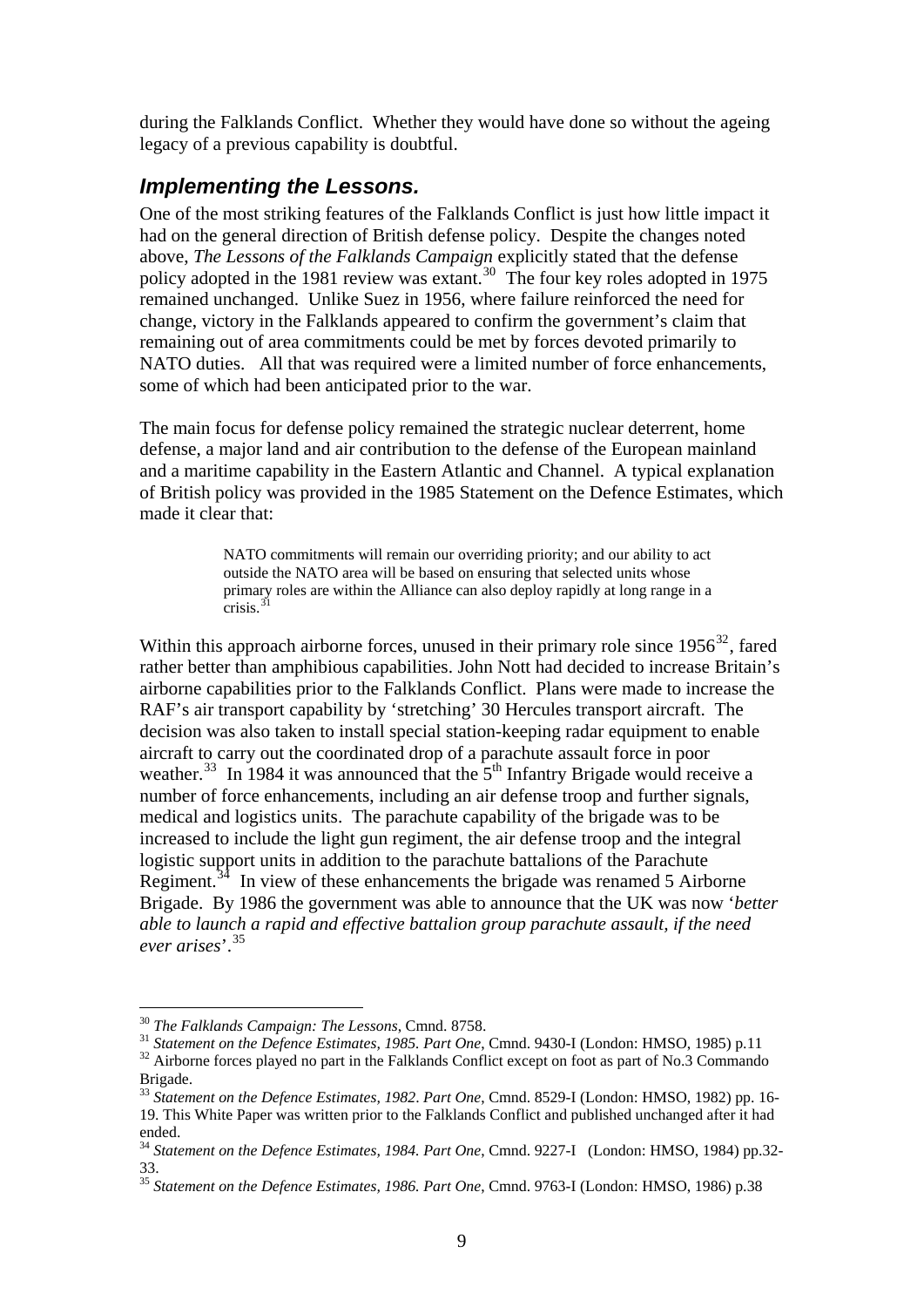Just as the UK approach to airborne capabilities remained unchanged by the Falklands Conflict, so did the approach towards amphibious capabilities. The primary role of UK amphibious forces remained the reinforcement of NATO's Northern Flank in the event of a Soviet attack. The two old LPDs had been reprieved prior to the conflict and both were retained after 1982, with one in service and the other in refit or on standby. However, there were no plans to replace these ageing vessels nor were there any plans to build a dedicated helicopter assault ship to replace the commando carrier capability lost when HMS *Hermes* was sold to India in 1986.<sup>[36](#page-9-0)</sup> War loses were made good with the construction of a new ship to replace the LSL *Sir Galahad* lost at Bluff Cove, but it was clear that the amphibious fleet of the future, should it be maintained at all, would be based on ships built in the 1960s.

The most obvious way in which maritime expeditionary capabilities benefited from the Falklands conflict was in the retention of all three *Invincible* class aircraft carriers. The sale of HMS *Invincible*, still envisaged in the 1982 Defence White Paper, was cancelled and the Royal Navy maintained a force of three aircraft carriers, with two in service, throughout the 1980s. Shortcomings in AEW were partially rectified by the deployment of Sea King helicopters equipped with Searchwater AEW radar. However, in common with the rest of the Royal Navy, the carrier's main tasks were associated with the battle for sea control in the eastern Atlantic, the English Channel and in northern waters providing ASW support for the NATO Strike Fleet.

Despite the explicit focus on Europe the Royal Navy maintained a presence beyond the NATO area. A small patrol of escort vessels was maintained in the Persian Gulf in order to provide for the security of British shipping in that region. Royal Navy ships continued the practice of conducting exercises and port visits around the globe. Inevitably, the Falkland Islands now featured in the navy's pattern of deployment with periodic visits by destroyers, frigates and SSNs. However, in line with policy before 1982, the main focus of major naval deployments beyond the NATO area was the Indian Ocean and the Far East rather than the South Atlantic. The first major Task Group deployment after the war occurred between September 1983 and April 1984 when a Task Group based around the aircraft carrier HMS *Invincible* undertook a program of exercises and visits in the Indian Ocean, the Far East and the South Pacific.<sup>[37](#page-9-1)</sup> Subsequent major deployments were to follow a broadly similar pattern. The Falklands Conflict did not change the main focus of Britain's maritime activity beyond Europe.

#### *Back to the Future.*

The basic nature of British defense policy did not change as a result of the Falklands conflict. Europe and NATO remained the priorities, with out of area contingencies met by forces primarily devoted to NATO. A number of force enhancements did occur due to the experience of 1982, most notably the retention of two rather than three small aircraft carriers. However, many of the changes, such as the fitting of point defense gun systems to major surface vessels, reflected tactical lessons about the vulnerability of warships to missile attack rather than any strategic reevaluation. A major sea change in British defense priorities did not occur until the end of the decade

<sup>&</sup>lt;u>.</u>

<span id="page-9-1"></span><span id="page-9-0"></span><sup>&</sup>lt;sup>36</sup> HMS *Hermes* had a dual role as an aircraft carrier and a commando carrier/LPH.<br><sup>37</sup> *Statement on the Defence Estimates, 1984. Part One*, Cmnd. 9227-I (London: HMSO, 1984) p.32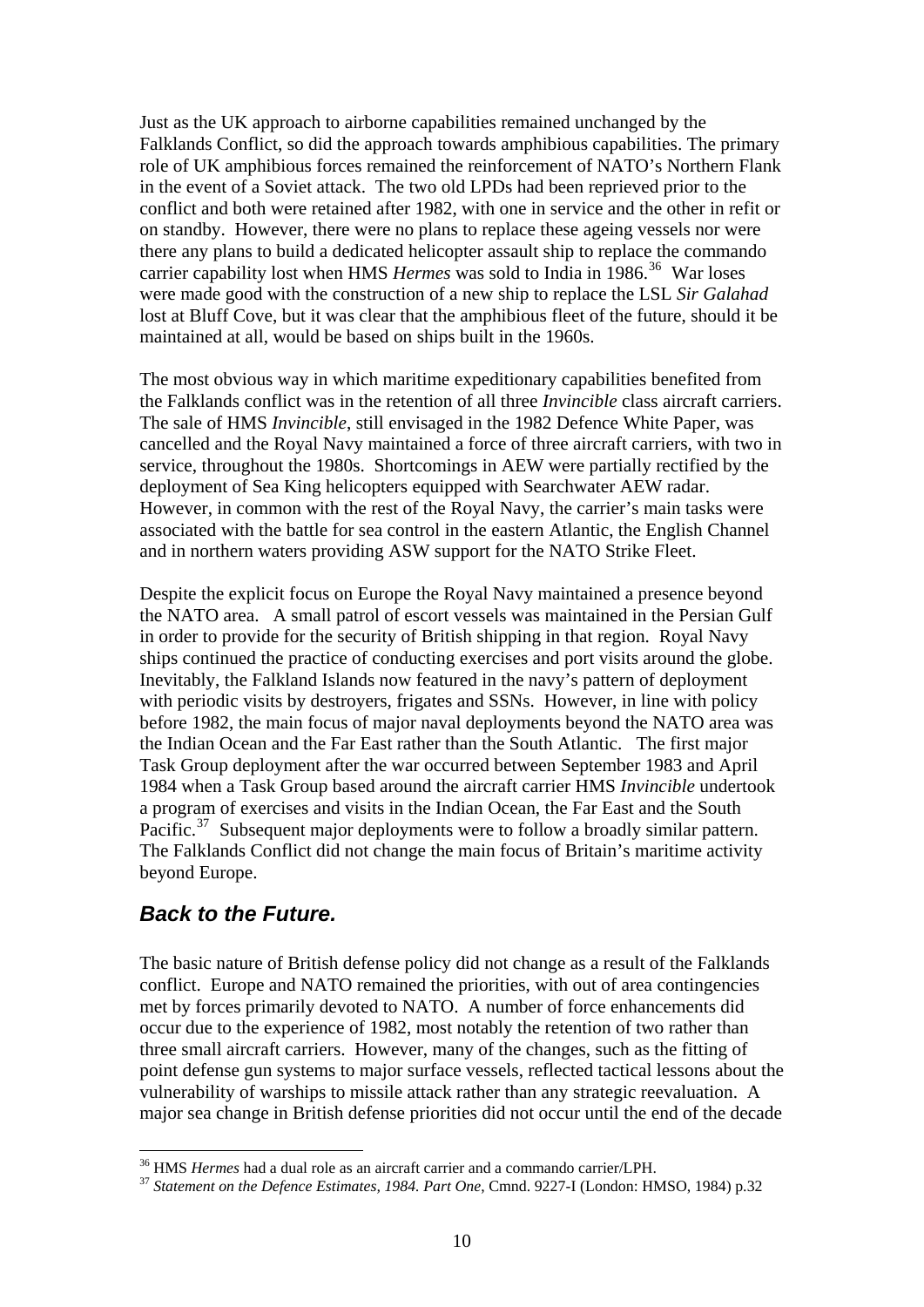when the disintegration of the Warsaw Pact and then of the Soviet Union itself brought a fundamental change in the strategic environment.

The UK government's most basic response to these changes was to seize the opportunity to reduce the defense budget. Over the 1990s defense spending fell by some twenty per cent.<sup>[38](#page-10-0)</sup> Within this constraint British defense policy was now characterized in terms of three main defense roles:

- 1. Defense Role One: home defense and defense of the dependent territories
- 2. Defense Role Two: defense of Europe through NATO
- 3. Defense Role Three: peacekeeping, out-of-area responsibilities

In reality defense role two remained the key role for Britain's armed forces and this was reflected in the commitment of two divisions and a headquarters to the new Allied Command Europe Rapid Reaction Corps. The costs of maintaining a major force in mainland Europe, allied to the reductions in the defense budget, made it difficult for the government to meet its declared aim of making UK forces more flexible, deployable and sustainable.<sup>[39](#page-10-1)</sup>

By this time the issue of replacements for the navy's ageing amphibious ships had become urgent. As early as 1985 the Ministry of Defence had announced that it was investigating a range of options for providing a future amphibious capability. In 1986 it was reported that £450 million had been set aside in the Long-Term Costings to cover the modernization of both LPDs together with the possible conversion of two container ships into helicopter equipped commando carriers.<sup>[40](#page-10-2)</sup> Swan Hunter Shipbuilders was awarded a contract to examine the feasibility of a service life extension program (SLEP) to allow the two LPDs to remain in service beyond the mid-1990s.<sup>[41](#page-10-3)</sup> Progress was slow. The 1988 and 1989 Defense White Papers both noted that these feasibility studies were underway but did not commit the government to any action. $42$ 

Further progress did not occur until the end of the Cold War brought a slow change in the focus of defense policy. In 1991 the government announced its intention to '*replace and improve*' the Royal Navy's amphibious shipping and in 1992 a £2.5 million contract was awarded for a project definition study for Landing Platform Dock (Replacement) (LPD(R)).<sup>[43](#page-10-5)</sup> Despite serious fears that these ships might fall prey to Treasury imposed cuts, invitations to tender for LPD(R) were issued in August 1994 and in July 1996 Vickers Shipbuilding and Engineering Ltd (VSEL) was awarded the contract to build two ships to replace HMS *Fearless* and *Intrepid*. [44](#page-10-6) The two ships, to adopt the old commando carrier names HMS *Albion* and *Bulwark,* were to enter service in 2001 and 2003 respectively, although subsequent delays mean that the first ship will not enter service before 2003.

<sup>38</sup> L Freedman, *The Politics of British Defence1979-98*, (Basingstoke: Macmillan, 1999) p. 96.

<span id="page-10-1"></span><span id="page-10-0"></span> $39$  A Dorman, 'Reconciling Britain to Europe in the Next Millennium: The Evolution of British Defense Policy in the Post-Cold War Era' in *Defense Analysis* Vol. 17, No. 2, 2001, pp187-22. <sup>40</sup> Grove, *Vanguard to Trident*, p. 386<br>
<sup>41</sup> Warship World Vol. 3, No.6 Spring 1990 p.4<br>
<sup>42</sup> Statement on the Defence Estimates 1989. Volume I. Cm 675-I. (London: HMSO, 1989) p.24<br>
<sup>43</sup> Warship World Vol 4 No.2. Sprin

<span id="page-10-3"></span><span id="page-10-2"></span>

<span id="page-10-4"></span>

<span id="page-10-6"></span><span id="page-10-5"></span>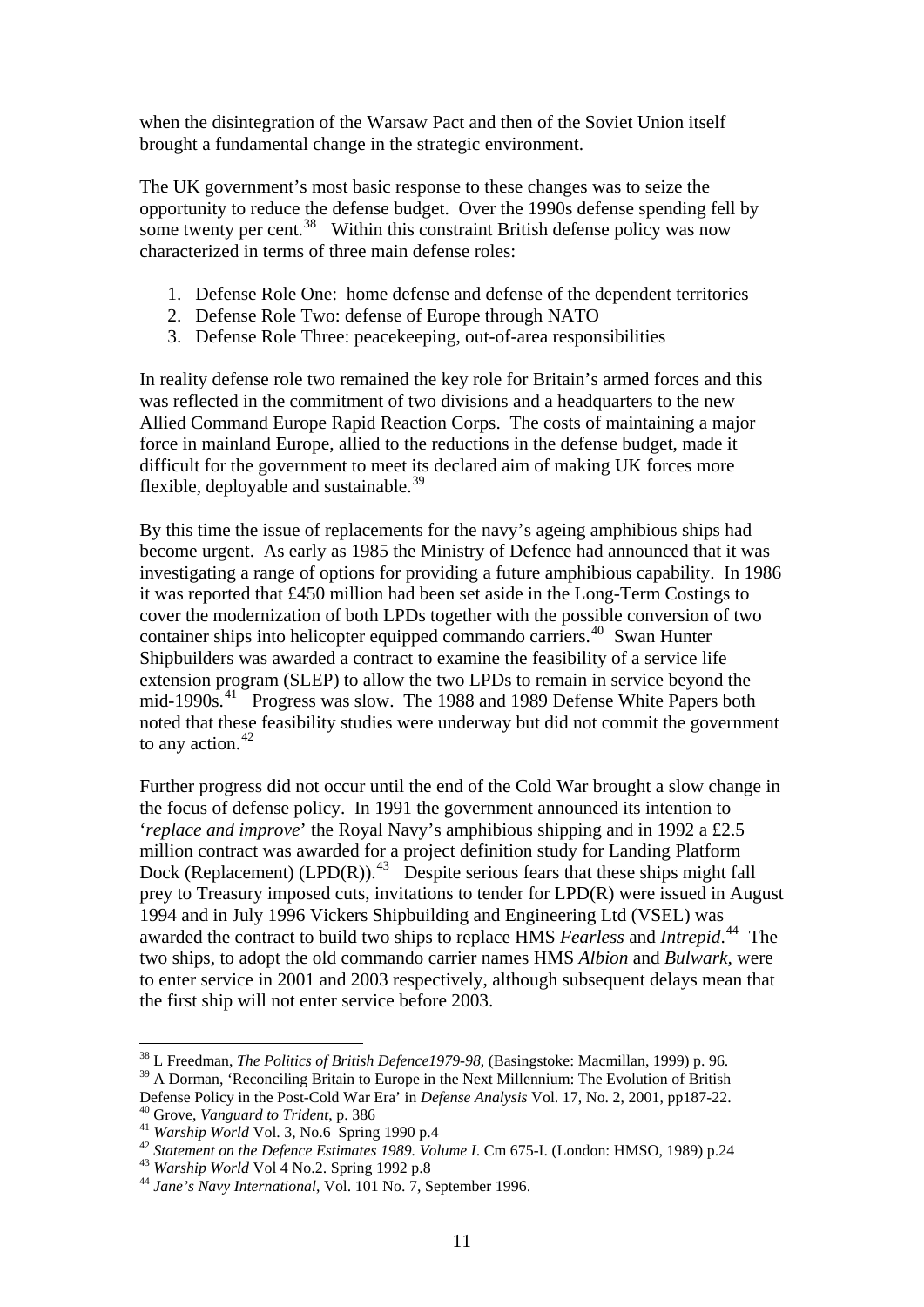Significant progress was also made with other aspects of the amphibious capability. In 1986 the government announced plans to procure two new Aviation Support Ships. Tenders were invited in October 1988 and bids were received from three consortia. Unfortunately budgetary provision proved inadequate and the project was shelved. It was revived after the 'Options for Change' defense review and invitations to tender were issued in February 1992. The project remained blighted by budgetary constraints despite the reduction in scope to only one vessel, now described as an LPH. Operations in the Adriatic off the Former Republic of Yugoslavia in early 1993 demonstrated the difficulties of conducting helicopter operations from inadequate shipping and this, allied to concerns about the financial position of some British shipyards, may have helped to revive the procurement process. In May 1993 VSEL was awarded the contract to build a new LPH costing £143.9 million and to be christened HMS *Ocean*. This ship was commissioned in 1998.<sup>[45](#page-11-0)</sup>

The third component of the amphibious fleet was the five Landing Ship Logistics (LSLs) operated by the Royal Fleet Auxiliary. Of these, one (*Sir Galahad*) had been built after the Falklands Conflict to replace the original lost at Bluff Cove and another (*Sir Tristram*) had undergone a major re-build in order to make good damage sustained in the same attack. A third ship (*Sir Bedivere*) underwent a SLEP refit from 1994-1998 to extend its useful life by a further 15 years. Unfortunately the excess cost and disappointing results of this process resulted in the cancellation of similar SLEP refits for the two remaining LSLs (*Sir Geraint* and *Sir Percivale*). It was decided, instead, to replace these two ships with new larger and more capable Alternative LSLs (ALSLs).<sup>[46](#page-11-1)</sup>

Maritime expeditionary capabilities were enhanced in a variety of other ways. The value of traditional naval gunfire was demonstrated during the Falklands conflict, where navy 4.5-inch guns provided vital fire support for ground forces and proved to be an effective anti-surface warfare weapon against Argentinean supply vessels. Prior to the conflict there had been a trend to replace these guns with missile systems such as the Exocet missiles fitted to the early Type-22 frigates. After the conflict the value of the gun was recognized and Batch III Type-22 frigates and the new Type-23 frigates were all fitted with a 4.5-inch gun in addition to their missile armament. More remarkably, the government announced the purchase of 65 Tomahawk Land Attack Missiles (TLAM) from the United States. $4^{\frac{4}{7}}$  These missiles, to be fired from SSNs, would provide the British with a long-range precision strike cruise missile capability. For the first time, Royal Navy SSNs would have a significant power projection capability.

Perhaps the biggest test of UK attitudes towards maritime expeditionary capabilities came with the case for the aircraft carriers. As noted above, the Falklands Conflict led to the retention of all three *Invincible* class aircraft carriers, although with only two air groups. There were no plans to replace these small ships with larger, more capable vessels. The primary role for the carriers remained that of providing ASW support to the NATO Striking Fleet, with any expeditionary capability coming as

<span id="page-11-1"></span><span id="page-11-0"></span><sup>&</sup>lt;sup>45</sup> R Scott, 'Ocean's wave is set to roll' in *Jane's Navy International*, Vol. 104 No. 4, September 1999. <sup>46</sup> 'RFA crucial in expeditionary warfare' in *Jane's Navy International* January/February 2001. pp.19-23.

<span id="page-11-2"></span> $^{47}$  Dorman, 'Back to the Future', p.167.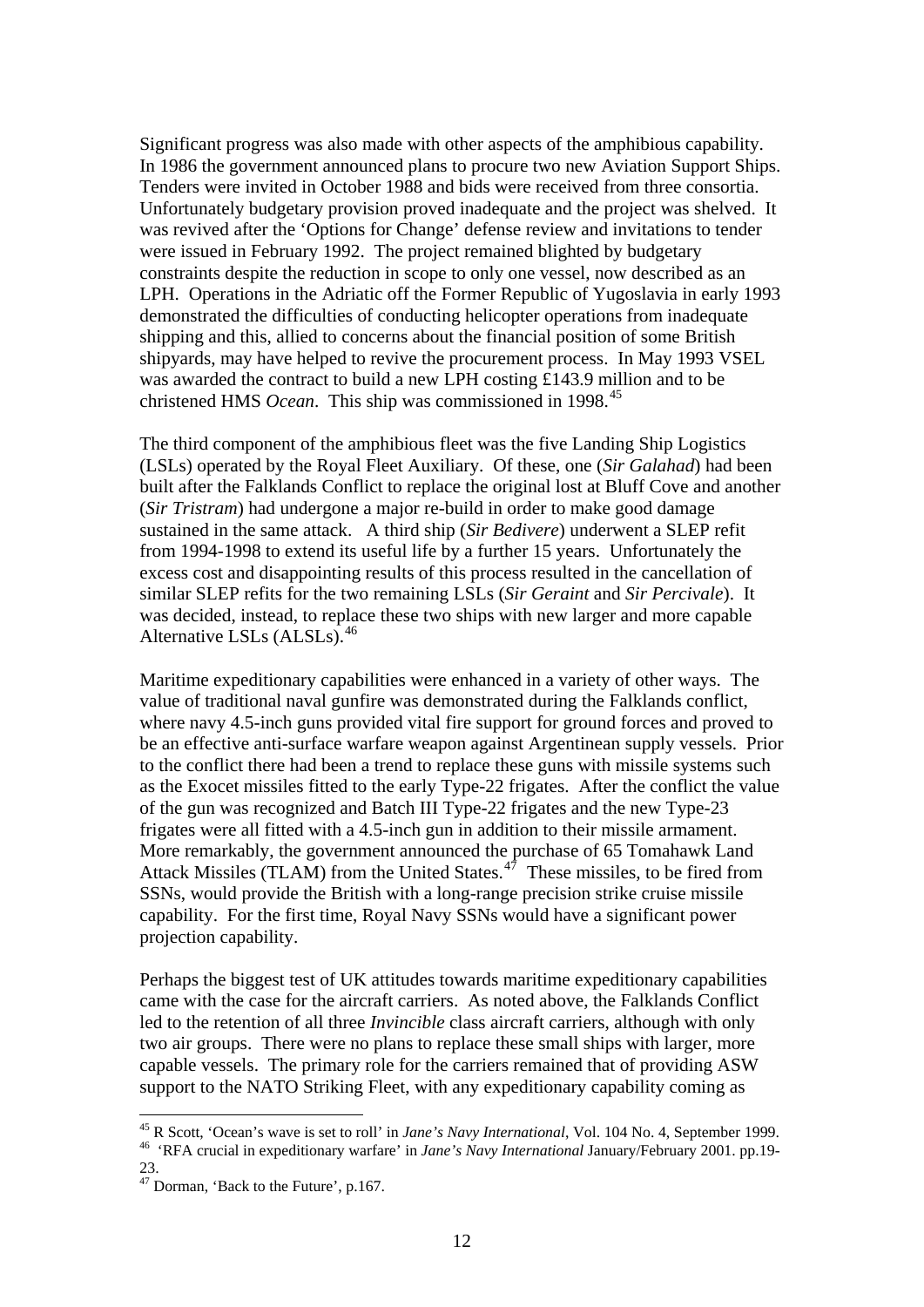something of a bonus. With the end of the Cold War and the emergence of new challenges beyond continental Europe this secondary role became their primary rationale. UK carriers found gainful employment in support of British policy in the Adriatic and the Persian Gulf. In order to boost the power projection capability of these vessels RAF ground-attack Harrier GR7s were embarked in addition to the normal complement of Sea Harriers. The Sea Harriers themselves underwent a major upgrade, receiving new radar, avionics and advanced missiles. In order to provide more space on deck and to give more internal space for equipment and ammunition all three ships had their *Sea Dart* area-air-defense missile systems removed. These measures combined to make the three carriers much more capable power projection platforms than was the case in 1982. However, their limited size restricts both the number and type of aircraft that can be embarked.<sup>[48](#page-12-0)</sup> These ships were not designed as power projection platforms and their limitations have become apparent in recent operations.

In 1997 a new Labour administration was elected after 18 years of Conservative rule. On taking office the new government undertook a major reevaluation of UK defense policy. Its aim was to set a blueprint to modernize and reshape the armed forces to meet the challenges of the twenty-first century. The result was the 1998 Strategic Defense Review (SDR). The SDR reflected, reinforced and codified existing developments in British defense policy. It emphasized that there was now no direct military threat to the UK or Western Europe and, while this situation could not be taken for granted, there was a greater need to meet security challenges on the fringes of Europe and beyond. The paper placed a firm emphasis on mobile, flexible and deployable forces able to meet the diverse challenges of the future. The Minister of Defense, George Robertson, succinctly summed up future requirements by stating that '*In the post Cold War world, we must be prepared to go to the crisis rather than have the crisis come to us'*. [49](#page-12-1)

The SDR announced significant reductions in maritime capabilities as the threat of large-scale open-ocean warfare was seen to have receded. The SSN fleet was to be reduced from 12 to 10 boats. The total number of destroyers and frigates were reduced from 35 to 32 vessels and a planned increase in mine countermeasures vessels was reduced from a total of 25 to 22 hulls. The purchase of new EH 101 Merlin anti-submarine warfare helicopters was limited to 44 and the RAF's Tornado aircraft were to withdraw from the anti-shipping role.<sup>[50](#page-12-2)</sup>

To counter-balance these reductions the SDR announced that the focus for maritime forces in future would be rapid deployment operations. The *Invincible* class carriers were to be given a wider power-projection role by the development of a Joint Force 2000 combining Royal Navy and RAF Harriers under one command. In future both types would operate from the carriers as required.<sup>[51](#page-12-3)</sup> Most significantly, the SDR

<span id="page-12-0"></span><sup>&</sup>lt;sup>48</sup> After the removal of their Sea Dart systems the carrier's air complement can include eight FA2 Sea Harriers and eight RAF GR7 Harriers in addition to AEW and ASW helicopters. R Sharpe, *Jane's Fighting Ships 2000-2001*, (Coulsdon: Jane's, 2000) p. 754. This is still rather less than the air group deployed on HMS *Hermes* in 1982.

<span id="page-12-1"></span><sup>&</sup>lt;sup>49</sup> *The Strategic Defence Review*, Cmnd. 3999, (London: HMSO, 1998) Introduction para.6.<sup>50</sup> Ibid. chanter 7.

<span id="page-12-3"></span><span id="page-12-2"></span><sup>&</sup>lt;sup>51</sup> In a move designed to increase British power projection capabilities on 28 February 2002 the Ministry of Defence announced that in future and prior to the arrival of the Future Joint Combat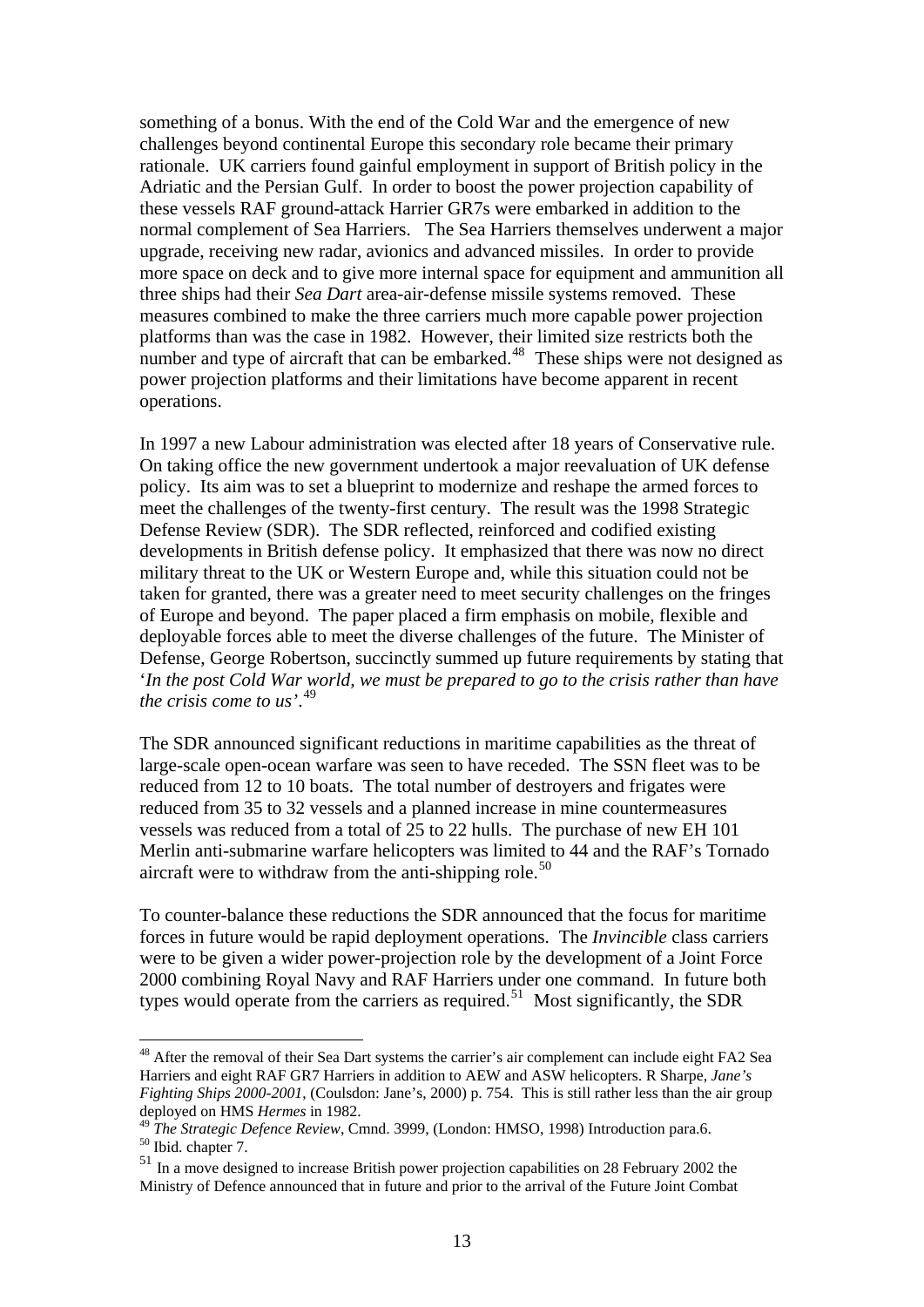announced plans to replace the existing three aircraft carriers with two larger vessels from around 2012. At 30,000 - 40,000 tons these new ships would be up to twice the size of HMS *Invincible* and would be capable of deploying up to 50 fixed and rotary winged aircraft. Expeditionary capabilities were further reinforced by the decision to fit all SSNs to fire TLAM, the decision to continue the construction of the two LPD(R)s and the potential deployment of army WAH-64 Apache Longbow attack helicopters on HMS *Ocean*. [52](#page-13-0)

Contemporary British defense policy has an overtly expeditionary focus. The armed forces have adopted the Joint Rapid Reaction Forces concept based upon a flexible pool of powerful and adaptable units and capabilities from all three services that can be put together to meet particular circumstances.<sup>[53](#page-13-1)</sup> The emphasis is on mobile, flexible and deployable forces. The ability of the Navy and Royal Marines to exploit joint assets such as RAF GR7 Harrier and Army attack helicopters should greatly enhance maritime expeditionary capabilities. Contemporary naval doctrine articulates a case for the navy as a key enabler for future joint operations. The Royal Navy Strategic Plan for the period 2000-2015 declares that:

> The emphasis will be on expeditionary and littoral warfare, and our contribution to joint and combined operations, particularly at small and medium scales of effort.<sup>5</sup>

The Royal Marines have an important role to play within this concept and are currently reconfiguring under the Commando 21 initiatives in order to be able to meet future challenges. [55](#page-13-3) Current doctrine, evolving under the concept of '*Littoral Manoeuvre*', reflects contemporary US ideas about expeditionary operations such as ship to objective maneuver, sea basing, and over the horizon operations, albeit on a reduced scale commensurate with British capabilities.

#### *The Lessons of the Falklands Conflict?*

In 1978 HMS *Ark Royal*, the navy's last large conventional aircraft carrier, was decommissioned. The decision to scrap such vessels had been supported by the following statement in the 1966 Defense Review:

> Only one type of operation exists for which carriers and carrier borne aircraft would be indispensable; that is the landing or withdrawal of troops against sophisticated opposition beyond the range of land-based air cover. It is only

Aircraft in 2012 only one type of Harrier would be maintained. Thus, from around 2006 Joint Force Harrier will deploy the GR9, an updated version of the GR7 and the FA2 Sea Harrier will be withdrawn from service. This will enhance the ground attack capabilities of the carrier air groups but may seriously reduce the fleet air defence capabilities of the carriers as, unlike the FA2, the GR9 lacks radar and will only be equipped with short-range air-to-air weapons for self defense. In a development somewhat reminiscent of decisions taken in the 1960s, the fleet will be reliant for air defence on the surface to air missiles of the new Type-45 destroyers currently being developed. (Jane's Defence Weekly, March 01 2002)

<span id="page-13-0"></span> $\frac{52}{52}$  Ibid.<br> $\frac{52}{53}$  'Joint Rapid Reaction Forces – Special Report', in *Defence Review* Winter 1998, pp.38-48.

<span id="page-13-2"></span><span id="page-13-1"></span><sup>&</sup>lt;sup>54</sup> Navy Strategic Plan 2000-2015, [www.royal-navy.mod.uk.](http://www.royal-navy.mod.uk/) downloaded 14 January 2002.<br><sup>55</sup> 'Commando Units to be Reshaped' in Navy News, January 2001. pp 1-2.

<span id="page-13-3"></span>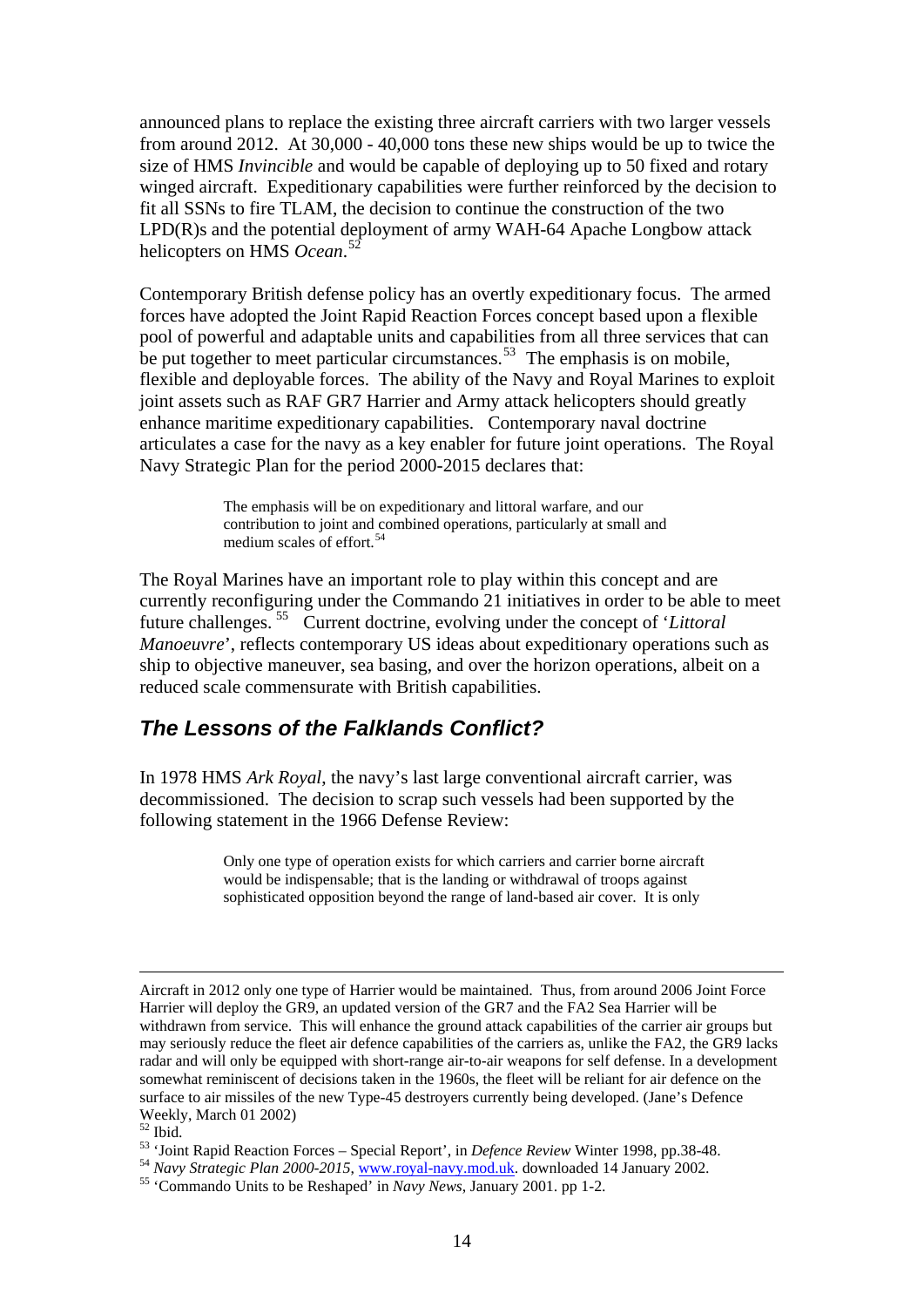realistic that we, unaided by our allies, could not expect to undertake operations of this character in the 1970s.<sup>[56](#page-14-0)</sup>

Sixteen years later, and only one year after the Nott review had confirmed the basic logic of this decision, the British launched a brigade sized amphibious operation against sophisticated opposition beyond the range of land-based air cover and without the direct aid of allies.

It would be unfair to criticize the culmination of 16 years of British defense policy on the basis of a conflict that was as unexpected as it was unusual. Nevertheless, the conflict did illustrate a key weakness in British defense planning at this time. In order to devote limited resources to seemingly vital NATO roles, capabilities for action beyond Europe were progressively reduced without an equivalent reduction in commitments. Notwithstanding the modest increases announced prior to 1982, out of area contingencies would be met by forces devoted to the alliance. This was based upon the assumption that forces devoted to NATO would have sufficient mobility and flexibility to meet challenges overseas. Superficially, success during the Falklands Conflict appeared to support this case. However, in reality, British victory was far from certain. A slightly more capable opponent or perhaps a luckier one might have been able to exploit more successfully the serious weaknesses in some areas of the British task force. In many respects British success rested a number of old 'legacy' platforms whose future had been open to some doubt. Despite this, the experience of 1982 did not cause the government to change its view that it did not require a special military capability for intervention overseas.

Twenty years later the UK places a much higher priority on maritime expeditionary capabilities. One may question the extent to which this is a result of the 'lessons of the Falklands Conflict'. The war certainly provided a useful insight into the performance of particular weapon systems, tactics, and the design of warships but it did not prompt a major strategic reappraisal nor did it solve the enduring problem of resources. In reality the current British focus on expeditionary operations is a result of a change in strategic priorities that was entirely unconnected to the Falklands Conflict. Likewise, contemporary doctrine is influenced by a general body of experience that includes the events of 1982. However, neither contemporary British nor US doctrine has its origins in the 'lessons' of that conflict. Rather they reflect an appreciation of the potential of new and evolving technologies to radically alter the way in which navies operate, both offensively and defensively, allied to an understanding of the changing political context within which military force will be applied. In a manner reminiscent of the early 1960s, British defense policy has seized the opportunity presented by stability in Europe to meet the challenge posed by instability elsewhere. Shorn of the Soviet threat, the armed forces no longer struggle to meet world-wide commitments with forces designed primarily for major war in Europe. Rather, both procurement and doctrine reflect a primary emphasis on the requirements of expeditionary operations. For the first time in thirty years British defense policy once again recognizes the requirement for a *'Special Military Capability*' for intervention overseas. The result is likely to be a significant enhancement in expeditionary capabilities in general, and maritime expeditionary capabilities in particular.

<span id="page-14-0"></span><sup>56</sup> *Statement on the Defence Estimates 1966*, Cmnd 2901.p.10